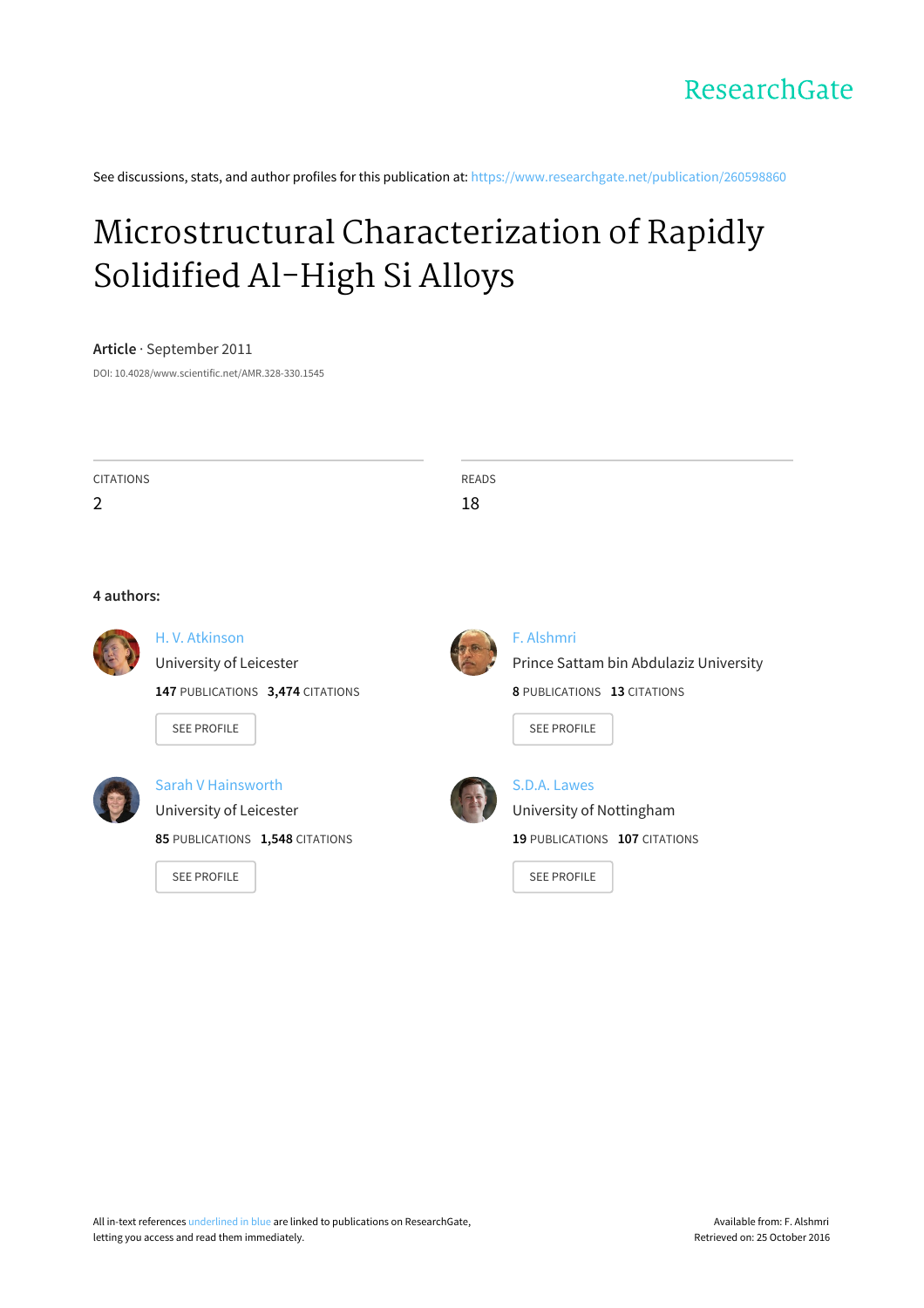# **Microstructural Characterization of Rapidly Solidified Al-High Si Alloys**

H.V. Atkinson<sup>1, a</sup>, F. Alshmri<sup>2, b</sup>, S.V. Hainsworth<sup>1, c</sup> and S.D.A. Lawes<sup>1, d</sup>

<sup>1</sup>Department of Engineering, University Road, Leicester, LE1 7RH, UK

<sup>2</sup>Formerly of the Department of Engineering, University Rd., Leicester, LE1 7RH, UK, now of P.O. Box 59874, Riyadh11535, Saudi Arabia

<sup>a</sup>hva2@le.ac.uk, <sup>b</sup>eng\_fraj@hotmail.com, <sup>c</sup> svh2@le.ac.uk, <sup>d</sup> sdal1@le.ac.uk

**Keywords:** Rapid solidification (RS), Al-High Si alloys, Melt spinning.

**Abstract.** Aluminium silicon alloys are the most used raw material for automotive applications. One of the main limitations on using aluminium *high* silicon alloys is the formation of coarse brittle phases under conventional solidification conditions. However, rapid solidification processing (RS) (for example, through melt spinning) is very effective in limiting the coarsening of primary silicon due to the high cooling rate. In the present work, characterisation of the material at the first stage of production as melt-spun ribbon and flake has been carried out. The microstructures show typical characteristics of a 'featureless zone' on the wheel-side and coarser microstructures on the air-side, with clusters of silicon particles evident. At high magnification, on the wheel-side, TEM and FEGSEM reveal local variations in the silicon and aluminium content (although on average there is no macrosegregation from the wheel-side to the air-side during solidification). In FEGSEM, the 'rosette-structure' also displays local variations in Al, Si, Fe, Cu and Ni over a scale of a few microns.

## **Introduction**

Specific qualities of materials such as resistance to corrosion, resistance to wear, specific strength and ability to withstand high temperatures are of great advantage in the automotive industry. Aluminium silicon alloys have proven to be exceptional due to corrosion resistance, low wear rates and low thermal expansion. Aluminium is widely used in the automotive industry because of its low density  $(2.7g/cm<sup>3</sup>)$ , an advantage to weight reduction and gas mileage. These properties have become ideal in the production of a variety of automotive parts such as pistons, connecting rods and many more. Silicon is one of the elements which when added to aluminium has minimum weight increment (Si density  $2.33g/cm<sup>3</sup>$ ). Increase in silicon in aluminium-silicon alloys results in increase in the wear resistance and mechanical properties as long as the Si content is below eutectic range [1, 2]. However, increasing silicon content beyond the eutectic composition causes the formation of large silicon particles which affect the toughness of the alloy. There is a drive to increase the silicon content well into the hypereutectic range because of the low thermal expansion coefficient, high specific stiffness and strength, good hot strength and excellent wear resistance. Rapid solidification processing is a technique used for refining the primary silicon and seems to be the most promising technique for the production of high Si Al-Si alloys (i.e. Si content greater than 17 wt. %).

 There are number of routes which can be used to produce rapid solidification, including spray methods, weld methods, and chill methods. Of these, melt spinning is the most widely used industrially due to its high cooling rate and the ability to process large volumes of materials. The material for this paper was supplied by RSP Company in The Netherlands, who use melt spinning to produce rapid solidification. Flakes are produced by chopping melt spun ribbon and are then either 'free encapsulated' (i.e. placed in a canister without compaction prior to degassing) or consolidated (i.e. cold precompacted to 60% theoretical density) before degassing. The canister is then sealed and hot isostatically pressed to full (or almost full) density. The capsule is machined off, to avoid the mixing of aluminium with Al-Si material, and the billet extruded. Here we focus on characterising the material in its melt spun condition, as ribbon or flake, as a precursor to investigating the later stages in the processing.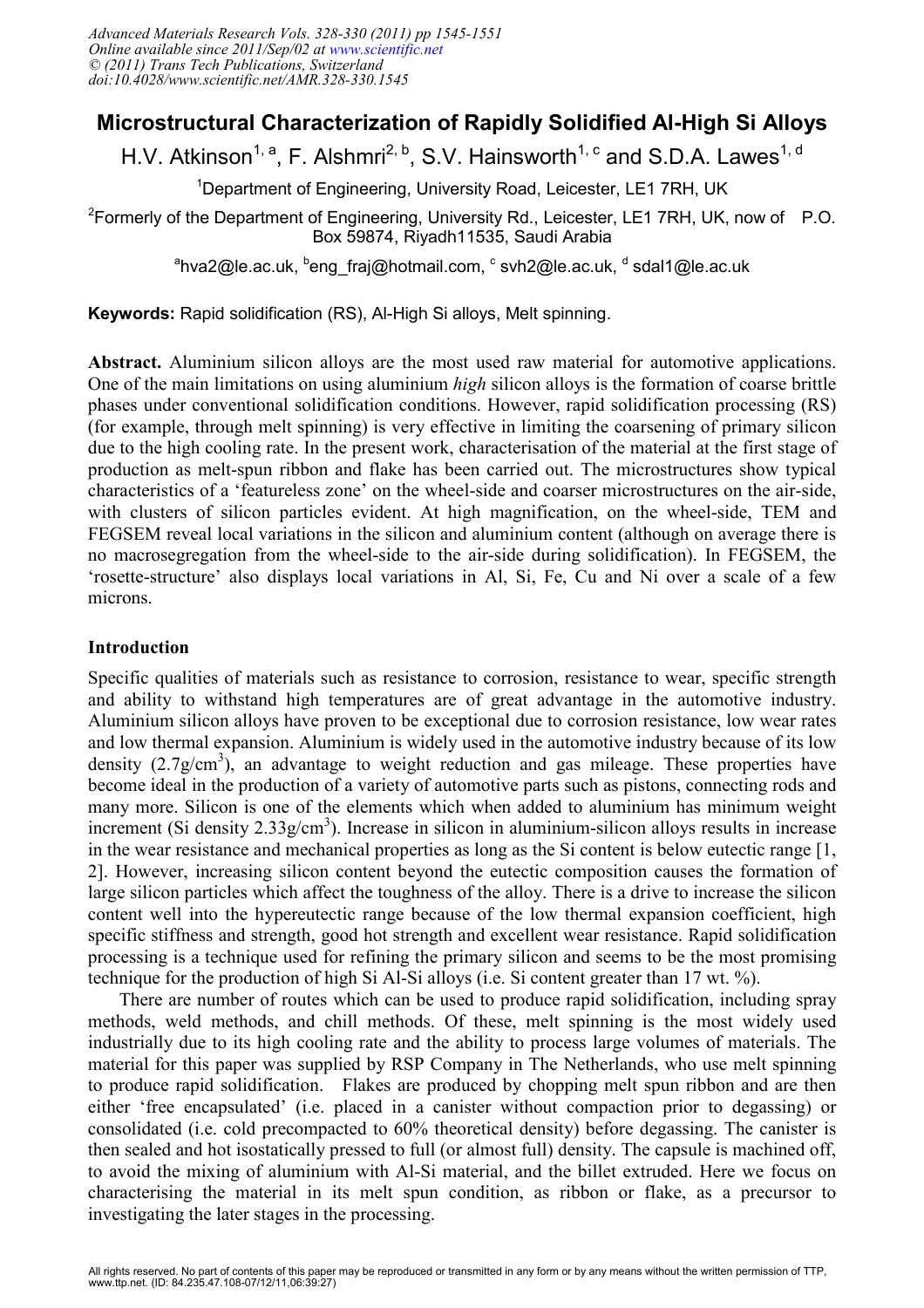### **Rimental Details**

**Materials.** The two alloys examined here are denoted 431 and 461 by RSP. 431 has composition (wt%) 29.8 Si, 1.3 Cu, 1.4 Mg, 0.3 Fe, 0.3 Ni, 0.3 Zr (balance Al). 461 has composition 21 Si, 3.9 Cu, 1.2 Mg, 2.4 Fe, 1.4 Ni, 0.4 Zr (balance Al). Essentially, 431 is a relatively high Si alloy with low Cu, Fe, Ni and 461 a relatively low Si alloy (but still with 21wt% Si) and high Cu, Fe, Ni. The materials were supplied as either ribbon or flake. The material supplier provided the compositions which were obtained by chemical dissolution, Si determination via gravimetry and determination of metallic elements by XRF using borate fusion, standard DIN ISO 4503. The flake average thickness is 40  $\mu$ m, the length is 1.4 mm, and width is 1.2 mm. Ribbon average thickness is 40  $\mu$ m, and width is 2.5 mm. This suggests the ribbons have split lengthways during chopping to form the flakes.

**Optical Metallography.** Two to three flakes or ribbons from each flake or ribbon batch supplied by RSP were placed in a plastic clip to hold them in such a way that transverse sections could be obtained. Samples were hot mounted. Mounting was conducted in a Struers LaboPress-3 with a cure temperature of  $180^{\circ}$ C and a mounting pressure of  $15kN$ . Samples were then ground and polished using a Buehler Metaserv polishing machine. Grinding operations used SiC paper of 240, 400, 600, 800, 1000 and 2500 grit, followed by polishing with 6µm and 3 µm, and a final polish with colloidal silica Dp-Com. Grinding and polishing times was one minute for each stage. The grinding liquid was water. Polishing liquids were propanol plus water and 6-micron diamond was used for 6  $\mu$ m polishing. Struers oil-based lubricating liquid was used for diamond polishing; 3-micron diamond was used for 3  $\mu$ m polishing and aqueous solution of 0.1  $\mu$ m colloidal SiO<sub>2</sub> was used for colloidal silica polishing. After each grinding stage, specimens were then washed with water and soap. Then, after each polishing stage, specimens were cleaned using a Struers Ultrasonic bath for 2 minutes to remove any dirt or particles remaining on the polished surface. Specimens were washed with water and soap. Finally, they were washed with alcohol to remove any final dirt and water residue. Specimens were then hot dried. Optical microscopy was conducted using an Olympus Vanox.

**Field Emission Gun Scanning Electron Microscopy (FEGSEM).** Field emission gun scanning electron microscopy (FEGSEM) was conducted using an FEI Sirion 200 FEGSEM. The operating voltage used was 20kV and the working distance was 5 mm. Both backscattered and secondary electron techniques were used. Quantitative analysis was carried out to determine the chemical composition of each sample with Energy Dispersive X-Ray Analysis Princeton Gamma Technology Avalon (EDX).

**Transmission Electron Microscopy (TEM).**Transmission electron microscopy (TEM) was carried out using a JEM-2100 LaB<sub>6</sub> TEM at 200 keV and fitted with a PGT Energy Dispersive X-ray analysis system (EDX). The ribbon samples had a thickness of 40 µm and further mechanical reduction was impossible to achieve due to the brittleness of the material. Thin foil samples were prepared in the Precision Ion Polishing System (PIPS) using argon ions at an energy of 3-5 keV. The bombardment angles were first set at 4<sup>°</sup> for 1hr, and reduced to a smaller angle of 3<sup>°</sup> to finish until penetration was visible. The time required was 2 hrs.

#### **Experimental Results and Discussion**

Fig. 1 shows an optical micrograph of the microstructure of 431 flake and 461 ribbon. Fig.1 (a) shows the air-side microstructure (the material immediately adjacent to the wheel is termed 'wheel-side') which consists of fine silicon particles uniformly distributed throughout the aluminium matrix. Some cracks through silicon particles are visible, which may have occurred due to the thermal gradient during the rapid solidification, during the chopping process, or just possibly during specimen preparation. Fig. 1 (b) reveals two zones: a featureless zone (Zone 1) and a coarse Si-particle zone (Zone 2). The highest cooling and solidification rates occur at the wheel-side (the featureless zone) which is usually characterised by a straight line rather than the wavier surface of the air-side. The chilling effect usually leads to very small crystallites in this region, or potentially an amorphous structure. The microstructure is consistent with that obtained by other workers [\[3](https://www.researchgate.net/publication/222793157_Property_improvement_in_Al-Si_alloys_through_rapid_solidification_processing?el=1_x_8&enrichId=rgreq-e4b3266f5df9c0926a53f333b7cb74a2-XXX&enrichSource=Y292ZXJQYWdlOzI2MDU5ODg2MDtBUzozMzY2NjE4NDcyNjUyODBAMTQ1NzI3Nzg0NzYwMw==)[-](https://www.researchgate.net/publication/222071566_Characterization_investigations_of_melt-spun_ternary_Al-xSi-33Fe_x10_20_wt_alloys?el=1_x_8&enrichId=rgreq-e4b3266f5df9c0926a53f333b7cb74a2-XXX&enrichSource=Y292ZXJQYWdlOzI2MDU5ODg2MDtBUzozMzY2NjE4NDcyNjUyODBAMTQ1NzI3Nzg0NzYwMw==)[14\]](https://www.researchgate.net/publication/223554415_Microstructure_and_phase_formation_in_spray-deposited_Al-18Si-5Fe-15Cu_alloy?el=1_x_8&enrichId=rgreq-e4b3266f5df9c0926a53f333b7cb74a2-XXX&enrichSource=Y292ZXJQYWdlOzI2MDU5ODg2MDtBUzozMzY2NjE4NDcyNjUyODBAMTQ1NzI3Nzg0NzYwMw==). The wheel side with the relatively featureless zone can also be seen in Fig. 2, which is a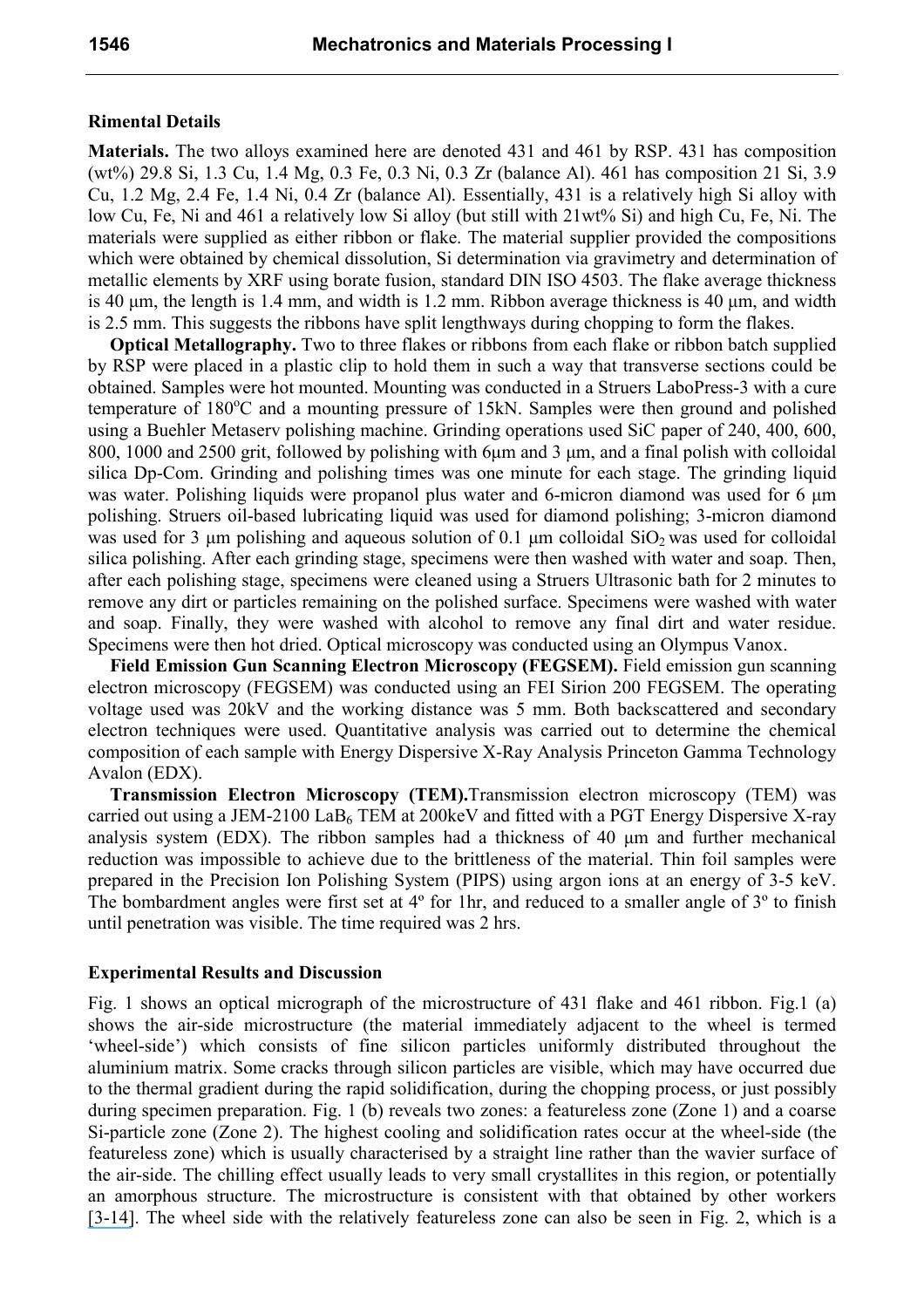FEGSEM backscattered micrograph for 461 ribbon. The microstructure for the air-side is coarser than that for the wheel-side. Comparing average widths for flakes with those for ribbons suggests that ribbons tend to split lengthways during the chopping process. This then means (with reference to Fig. 1 (b)) that some flakes tend to have the 'featureless' type microstructure before further processing, whilst other exhibit the coarser air-side type microstructure.



(1) Cracking (2) Clusters of silicon

Fig. 1 (a) 431 alloy (Al 29.8Si 1.3Cu 1.4Mg 0.3Fe 0.3Ni 0.3Zr) flake optical micrograph etched, air side longitudinal cross-section, (b) 461 ribbon (Al 21Si 3.9Cu 1.2Mg 2.4Fe 1.4Ni 0.4Zr) optical micrograph longitudinal section.



Fig. 2 FEGSEM backscattered micrograph of 461 ribbon (Al 21Si 3.9Cu 1.2Mg 2.4Fe 1.4Ni 0.4Zr) unetched.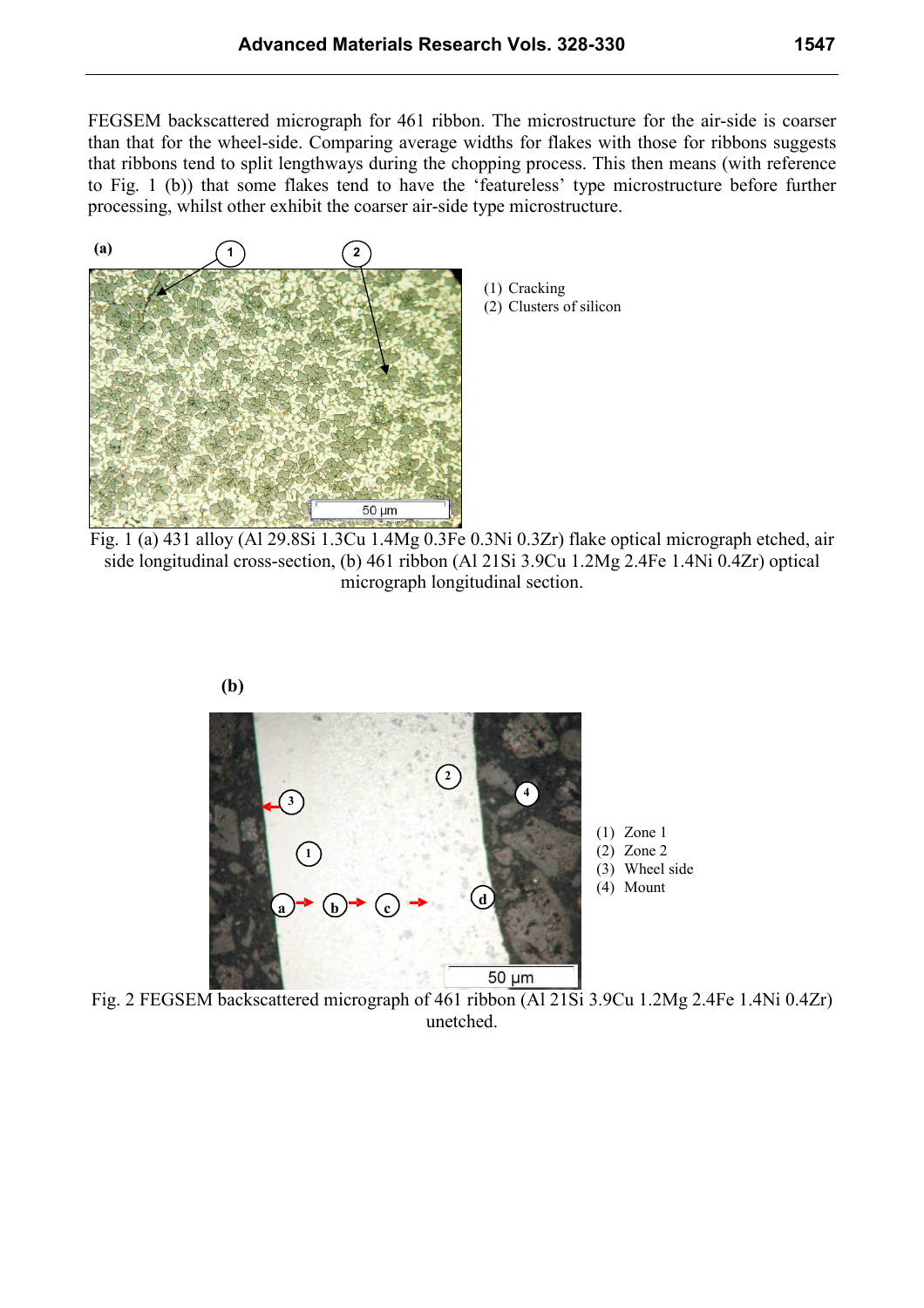

Fig. 3 TEM micrograph of 461 (Al 21Si 3.9Cu 1.2Mg 2.4Fe 1.4Ni 0.4Zr) ribbon unetched. Points 1,2,3,4 and 2 were analysed by EDX (see Fig. 4)



Fig. 4 EDX spectra for points 1. 2. 3 and 4 in Fig. 3, showing relatively high Al in points 1 and 2 and relatively higher Si for points 3 and 4.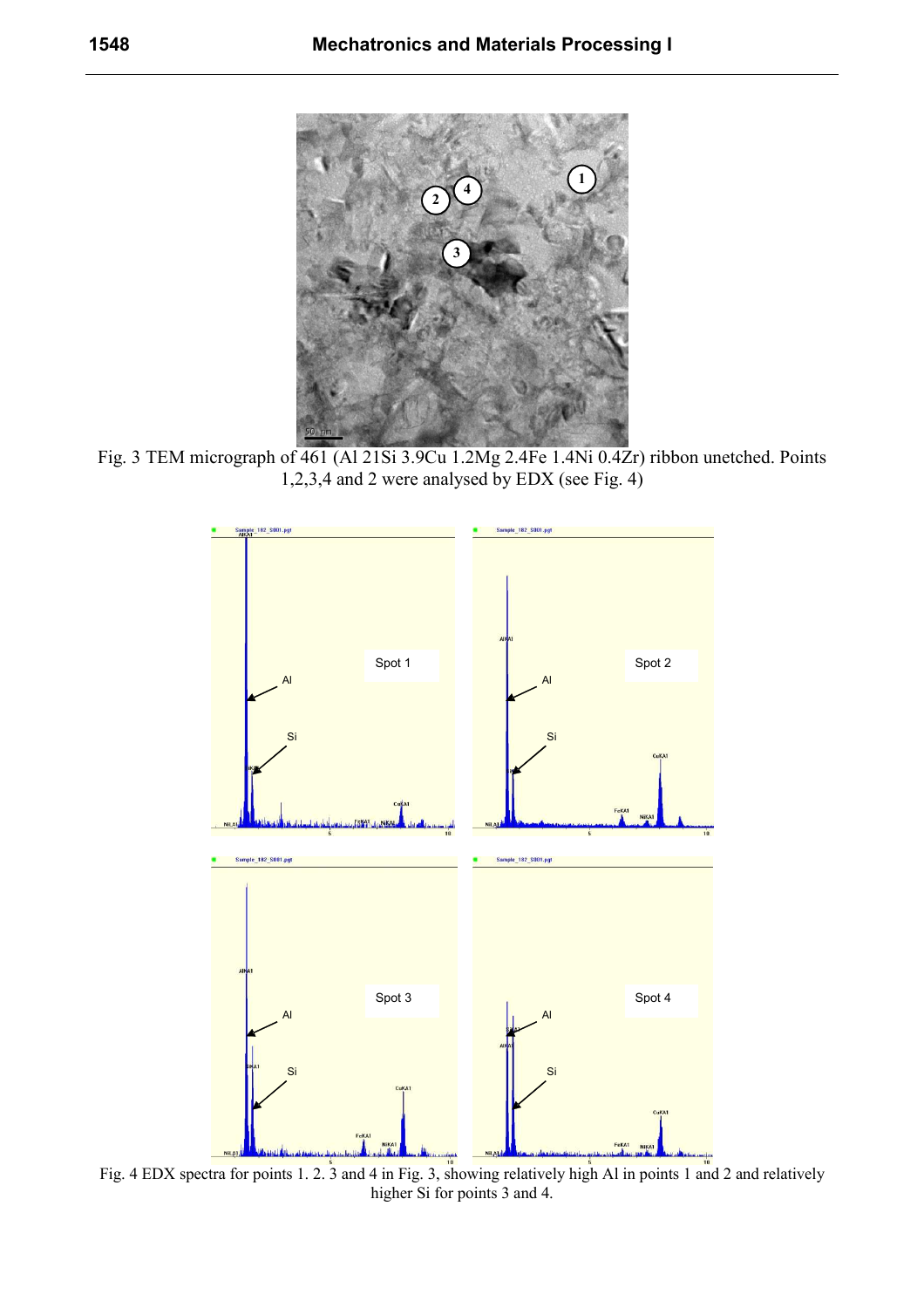**(a) (b)**



Fig. 5 FEGSEM backscattered electron micrographs of 461 (Al 21Si 3.9Cu 1.2Mg 2.4Fe 1.4Ni 0.4Zr) ribbon.

Fig. 3 shows a TEM micrograph of the ribbon sample 461. Four different points are indicated. EDX spectra for these are shown in Fig. 4. Points 1 and 2, which are relatively pale on the micrograph, have relatively high content of aluminium and points 3 and 4, which appear dark on the micrograph, have a relatively higher content of silicon. The distances between these points are a few tens of nm. FEGSEM micrographs of the 461 ribbon about 20 microns from the wheel-side (i.e. at the transition between the featureless zone and the zone with features in Fig. 2) are shown in Fig. 5. The microstructure shows rosette like morphology, consistent with the literature on rapid solidification [\[4,](https://www.researchgate.net/publication/222071566_Characterization_investigations_of_melt-spun_ternary_Al-xSi-33Fe_x10_20_wt_alloys?el=1_x_8&enrichId=rgreq-e4b3266f5df9c0926a53f333b7cb74a2-XXX&enrichSource=Y292ZXJQYWdlOzI2MDU5ODg2MDtBUzozMzY2NjE4NDcyNjUyODBAMTQ1NzI3Nzg0NzYwMw==)[14,](https://www.researchgate.net/publication/223554415_Microstructure_and_phase_formation_in_spray-deposited_Al-18Si-5Fe-15Cu_alloy?el=1_x_8&enrichId=rgreq-e4b3266f5df9c0926a53f333b7cb74a2-XXX&enrichSource=Y292ZXJQYWdlOzI2MDU5ODg2MDtBUzozMzY2NjE4NDcyNjUyODBAMTQ1NzI3Nzg0NzYwMw==)[15\]](https://www.researchgate.net/publication/226980586_Structure_and_properties_of_rapidly_solidified_Al_rich_Al-Mn-Si_alloys_Part_I_Melt_spun_ribbons?el=1_x_8&enrichId=rgreq-e4b3266f5df9c0926a53f333b7cb74a2-XXX&enrichSource=Y292ZXJQYWdlOzI2MDU5ODg2MDtBUzozMzY2NjE4NDcyNjUyODBAMTQ1NzI3Nzg0NzYwMw==). Point number one on Fig. 5 (b), which appears dark grey on the micrograph, has a relatively high content of Si and point number two, which appears pale, has a relatively high content of Al. The difference in contrast in the backscattered micrograph must be due to the difference in the composition in terms of Fe, Ni and Cu, since these elements are heavier than Al and Si which have very similar atomic numbers.

When quantitative EDX analysis is carried out on areas across the cross-section from the wheel-side to the air-side, there is little evidence for segregation from the wheel side towards the air side during solidification.

Undercooling of the molten metal occurs due to the high cooling rate. The solidification of this sample can be explained using Fig. 6. With slow cooling of an Al-20%Si alloy, at 'a' the alloy is liquid. As the alloy cools, solid Si starts to form at 'b'. With further decrease of temperature, at 'c' the remaining liquid becomes eutectic. With fast cooling (but not so fast) the liquid is quenched to an amorphous structure of the same composition; little diffusion can take place. It is as though the liquidus and solidus from the left hand side are extended. At 'b', solid Si does form, and at 'c' eutectic, but at'd' some alpha aluminium will also be present and this can be seen in Fig. 1 (a). This is not an equilibrium phase in an Al-20%Si alloy so will only be present under rapid solidification conditions.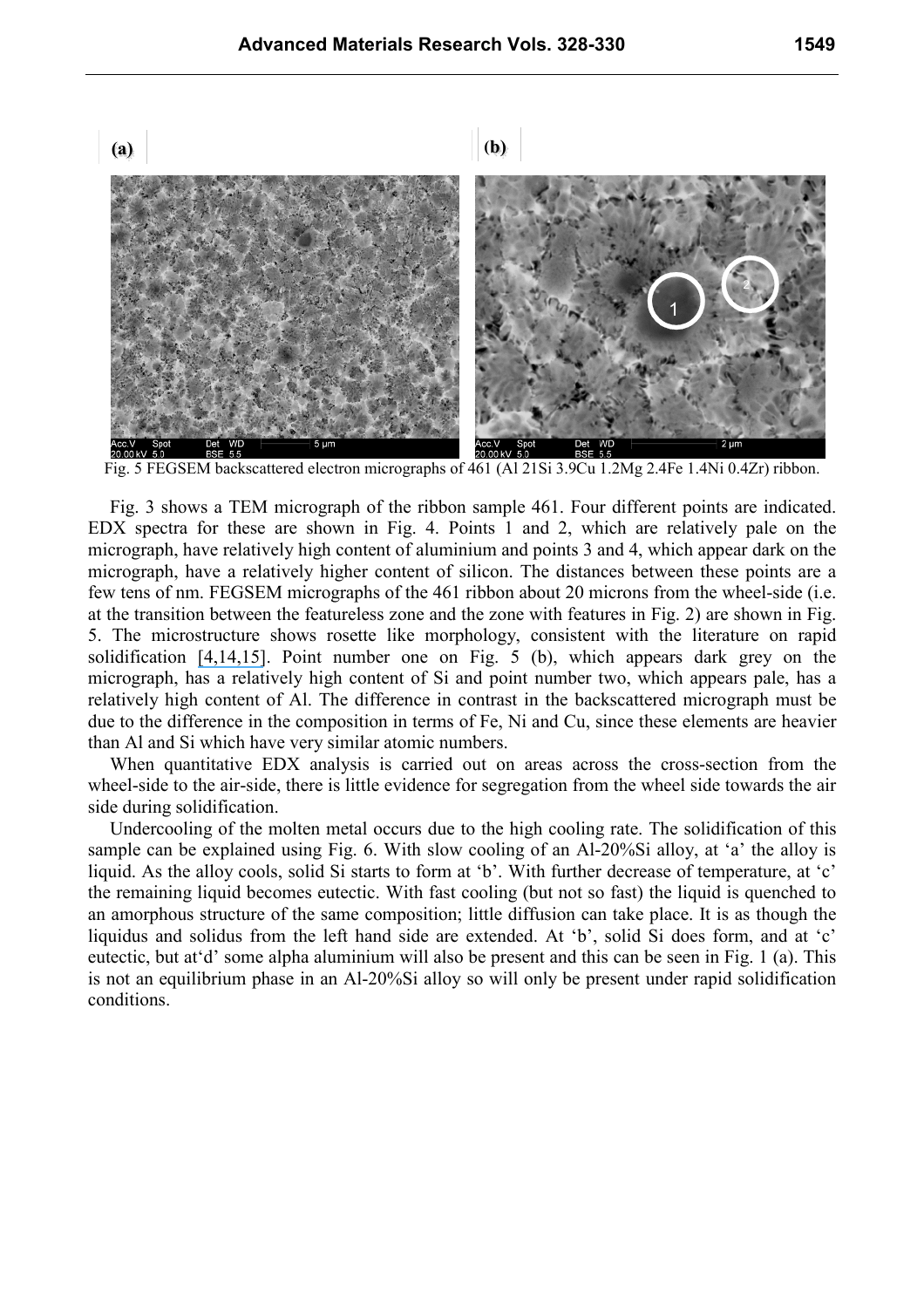

Fig. 6 The solidification of sample

#### **Summary and Conclusions**

Flake and ribbon microstructures of as-received melt spun samples have been obtained using optical microscopy, FEGSEM and TEM. The microstructures show typical characteristics of a 'featureless zone' on the wheel-side and coarser microstructures on the air-side, with clusters of silicon particles evident. At high magnification, on the wheel-side, TEM and FEGSEM reveal local variations in the silicon and aluminium content (although on average there is no macrosegregation from the wheel-side to the air-side during solidification). In FEGSEM, the 'rosette-structure' also displays local variations in Al, Si, Fe, Cu and Ni over a scale of a few microns. The evidence from measuring the width of flakes (which are used in subsequent processing of rapidly solidified alloy), is that the ribbons tend to split lengthways during chopping so that some flakes have the microstructure characteristic of the 'wheel-side' with the featureless zone and some of the air-side with the coarser structure.

#### **Acknowledgments**

The authors wish to express their deepest gratitude and sincere appreciation to Dr. A. Bosch (RSP technology, The Netherlands) and Dr. S. Davies (Bodycote HIP, United Kingdom) for providing samples for this work and to the University of Leicester for laboratory facilities. Mr Graham Clark is thanked for assistance with microscopy.

#### **References**

- [1] " Metals Handbook, Properties and Selection: Nonferrous Alloys and Special-Purpose Materials ", 10th ed. vol. 2: ASM, Metals Park, Ohio, 1990, p. 124.
- [2] F. J. Dom, "Meltspun Aluminium Successful in Racing Piston," Aluminium, vol. 70, pp. 575-578, 1994.
- [3] [R. Dasgupta, "Property Improvement in Al-Si Alloys through Rapid Solidification Processing,"](https://www.researchgate.net/publication/222793157_Property_improvement_in_Al-Si_alloys_through_rapid_solidification_processing?el=1_x_8&enrichId=rgreq-e4b3266f5df9c0926a53f333b7cb74a2-XXX&enrichSource=Y292ZXJQYWdlOzI2MDU5ODg2MDtBUzozMzY2NjE4NDcyNjUyODBAMTQ1NzI3Nzg0NzYwMw==)  [Journal of Materials Processing Technology, vol. 72, pp. 380-384, 1997.](https://www.researchgate.net/publication/222793157_Property_improvement_in_Al-Si_alloys_through_rapid_solidification_processing?el=1_x_8&enrichId=rgreq-e4b3266f5df9c0926a53f333b7cb74a2-XXX&enrichSource=Y292ZXJQYWdlOzI2MDU5ODg2MDtBUzozMzY2NjE4NDcyNjUyODBAMTQ1NzI3Nzg0NzYwMw==)
- [4] [N. Unlu, A. Genc, M. L. Ovecoglu, N. Eruslu, and F. H. Froes, "Characterization Investigations](https://www.researchgate.net/publication/222071566_Characterization_investigations_of_melt-spun_ternary_Al-xSi-33Fe_x10_20_wt_alloys?el=1_x_8&enrichId=rgreq-e4b3266f5df9c0926a53f333b7cb74a2-XXX&enrichSource=Y292ZXJQYWdlOzI2MDU5ODg2MDtBUzozMzY2NjE4NDcyNjUyODBAMTQ1NzI3Nzg0NzYwMw==) [of Melt Spun Ternary Al-xSi-3.3Fe \(x=10, 20 wt.%\) Alloys," Journal of Alloys and](https://www.researchgate.net/publication/222071566_Characterization_investigations_of_melt-spun_ternary_Al-xSi-33Fe_x10_20_wt_alloys?el=1_x_8&enrichId=rgreq-e4b3266f5df9c0926a53f333b7cb74a2-XXX&enrichSource=Y292ZXJQYWdlOzI2MDU5ODg2MDtBUzozMzY2NjE4NDcyNjUyODBAMTQ1NzI3Nzg0NzYwMw==)  [Compounds, vol. 322, pp. 249-256, 2001.](https://www.researchgate.net/publication/222071566_Characterization_investigations_of_melt-spun_ternary_Al-xSi-33Fe_x10_20_wt_alloys?el=1_x_8&enrichId=rgreq-e4b3266f5df9c0926a53f333b7cb74a2-XXX&enrichSource=Y292ZXJQYWdlOzI2MDU5ODg2MDtBUzozMzY2NjE4NDcyNjUyODBAMTQ1NzI3Nzg0NzYwMw==)
- [5] [L. Yuan-yuan, Z. Da-tong, N. Leo, and Z. Wei-wen, "Rapidly Solidified Hypereutectic Al-Si](https://www.researchgate.net/publication/286551124_Rapidly_solidified_hypereutectic_Al-Si_alloys_prepared_by_powder_hot_extrusion?el=1_x_8&enrichId=rgreq-e4b3266f5df9c0926a53f333b7cb74a2-XXX&enrichSource=Y292ZXJQYWdlOzI2MDU5ODg2MDtBUzozMzY2NjE4NDcyNjUyODBAMTQ1NzI3Nzg0NzYwMw==)  [Alloys Prepared by Powder Hot Extrusion," Transaction Nonferrous Metals Soc. China, vol.](https://www.researchgate.net/publication/286551124_Rapidly_solidified_hypereutectic_Al-Si_alloys_prepared_by_powder_hot_extrusion?el=1_x_8&enrichId=rgreq-e4b3266f5df9c0926a53f333b7cb74a2-XXX&enrichSource=Y292ZXJQYWdlOzI2MDU5ODg2MDtBUzozMzY2NjE4NDcyNjUyODBAMTQ1NzI3Nzg0NzYwMw==)  [12, pp. 878-881, 2002.](https://www.researchgate.net/publication/286551124_Rapidly_solidified_hypereutectic_Al-Si_alloys_prepared_by_powder_hot_extrusion?el=1_x_8&enrichId=rgreq-e4b3266f5df9c0926a53f333b7cb74a2-XXX&enrichSource=Y292ZXJQYWdlOzI2MDU5ODg2MDtBUzozMzY2NjE4NDcyNjUyODBAMTQ1NzI3Nzg0NzYwMw==)
- [6] [M. V. Rooyen, P. F. Colijn, T. H. Keijser, and E. J. Mittemeijer, "Morphology and Mechanical](https://www.researchgate.net/publication/226564797_Morphology_and_mechanical_properties_of_melt-spun_and_conventionally_cast_aluminium_AlMg_and_AlSi_alloys_before_and_after_hot_extrusion?el=1_x_8&enrichId=rgreq-e4b3266f5df9c0926a53f333b7cb74a2-XXX&enrichSource=Y292ZXJQYWdlOzI2MDU5ODg2MDtBUzozMzY2NjE4NDcyNjUyODBAMTQ1NzI3Nzg0NzYwMw==)  [Properties of Melt-Spun and Conventionally Cast Aluminium, AlMg and AlSi Alloys Before](https://www.researchgate.net/publication/226564797_Morphology_and_mechanical_properties_of_melt-spun_and_conventionally_cast_aluminium_AlMg_and_AlSi_alloys_before_and_after_hot_extrusion?el=1_x_8&enrichId=rgreq-e4b3266f5df9c0926a53f333b7cb74a2-XXX&enrichSource=Y292ZXJQYWdlOzI2MDU5ODg2MDtBUzozMzY2NjE4NDcyNjUyODBAMTQ1NzI3Nzg0NzYwMw==) [and after Hot Extrusion," Journal of Materials Science vol. 21, pp. 2373-2384, 1986.](https://www.researchgate.net/publication/226564797_Morphology_and_mechanical_properties_of_melt-spun_and_conventionally_cast_aluminium_AlMg_and_AlSi_alloys_before_and_after_hot_extrusion?el=1_x_8&enrichId=rgreq-e4b3266f5df9c0926a53f333b7cb74a2-XXX&enrichSource=Y292ZXJQYWdlOzI2MDU5ODg2MDtBUzozMzY2NjE4NDcyNjUyODBAMTQ1NzI3Nzg0NzYwMw==)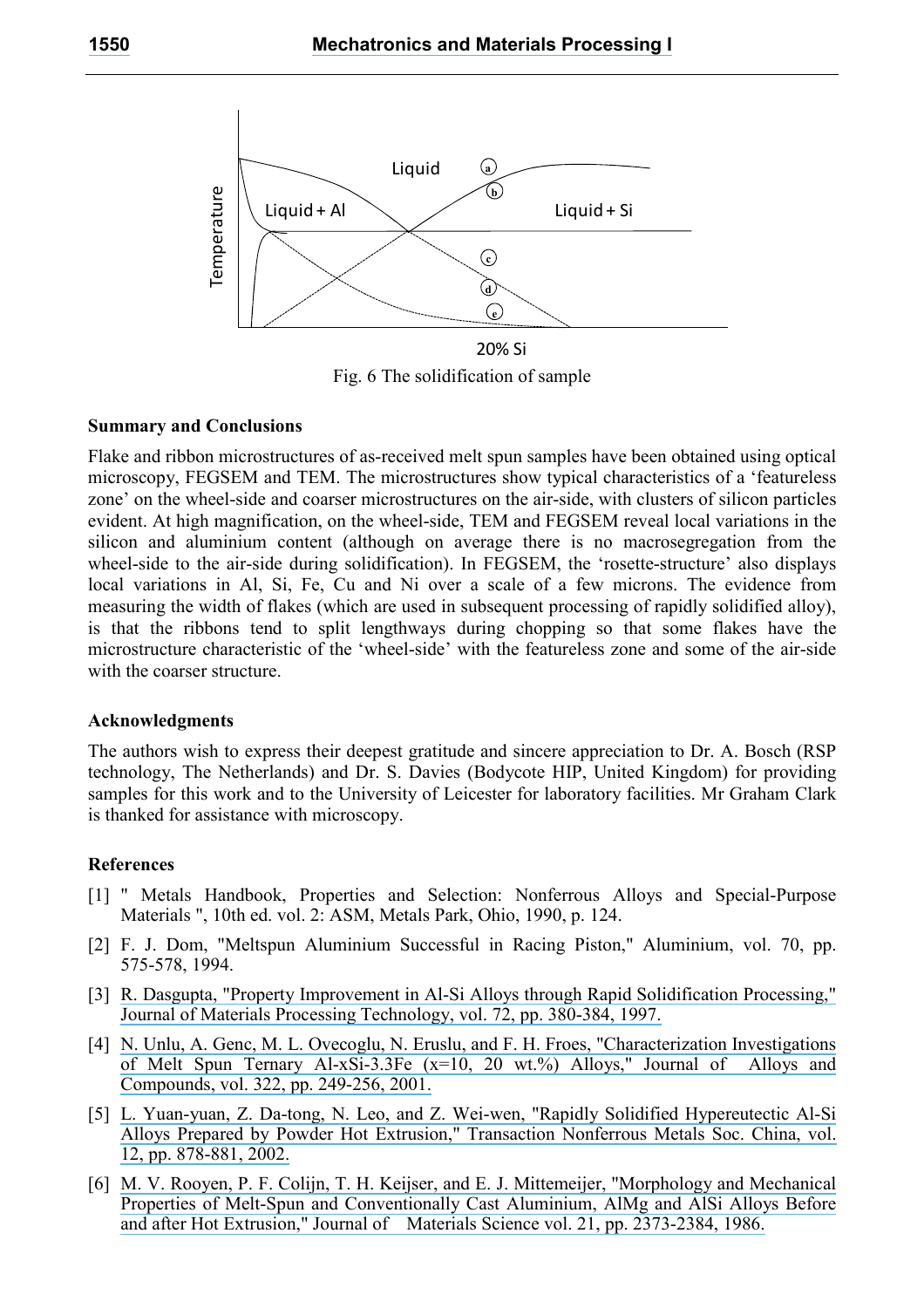- [7] [H. H. Liebermann, "Rapidly Solidified Alloys Made by Chill Block Melt Spinning Processes,"](https://www.researchgate.net/publication/222925413_Rapidly_solidified_alloys_made_by_chill_block_melt-spinning_processes?el=1_x_8&enrichId=rgreq-e4b3266f5df9c0926a53f333b7cb74a2-XXX&enrichSource=Y292ZXJQYWdlOzI2MDU5ODg2MDtBUzozMzY2NjE4NDcyNjUyODBAMTQ1NzI3Nzg0NzYwMw==)  [Journal of Crystal Growth, vol. 70, pp. 497-506, 1984.](https://www.researchgate.net/publication/222925413_Rapidly_solidified_alloys_made_by_chill_block_melt-spinning_processes?el=1_x_8&enrichId=rgreq-e4b3266f5df9c0926a53f333b7cb74a2-XXX&enrichSource=Y292ZXJQYWdlOzI2MDU5ODg2MDtBUzozMzY2NjE4NDcyNjUyODBAMTQ1NzI3Nzg0NzYwMw==)
- [8] [P. Todeschini, G. Champier, and F. H. Samuel, "Production of Al-\(12-25\) wt% Si Alloys By](https://www.researchgate.net/publication/226266058_Production_of_Al-12-25_wt_Si_alloys_by_rapid_solidification_melt_spinning_versus_centrifugal_atomization?el=1_x_8&enrichId=rgreq-e4b3266f5df9c0926a53f333b7cb74a2-XXX&enrichSource=Y292ZXJQYWdlOzI2MDU5ODg2MDtBUzozMzY2NjE4NDcyNjUyODBAMTQ1NzI3Nzg0NzYwMw==)  [Rapid Solidification: Melt Spinning Versus Centrifugal Atomization," Journal of Materials](https://www.researchgate.net/publication/226266058_Production_of_Al-12-25_wt_Si_alloys_by_rapid_solidification_melt_spinning_versus_centrifugal_atomization?el=1_x_8&enrichId=rgreq-e4b3266f5df9c0926a53f333b7cb74a2-XXX&enrichSource=Y292ZXJQYWdlOzI2MDU5ODg2MDtBUzozMzY2NjE4NDcyNjUyODBAMTQ1NzI3Nzg0NzYwMw==)  [Science, vol. 27, pp. 3539-3551, 1992.](https://www.researchgate.net/publication/226266058_Production_of_Al-12-25_wt_Si_alloys_by_rapid_solidification_melt_spinning_versus_centrifugal_atomization?el=1_x_8&enrichId=rgreq-e4b3266f5df9c0926a53f333b7cb74a2-XXX&enrichSource=Y292ZXJQYWdlOzI2MDU5ODg2MDtBUzozMzY2NjE4NDcyNjUyODBAMTQ1NzI3Nzg0NzYwMw==)
- [9] [C. Antonione, L. Battezzati, and F. Marino, "Structure and Stability of Rapidly Solidified Al-Si](https://www.researchgate.net/publication/226255964_Structure_and_stability_of_rapidly_solidified_Al-Si_based_alloys?el=1_x_8&enrichId=rgreq-e4b3266f5df9c0926a53f333b7cb74a2-XXX&enrichSource=Y292ZXJQYWdlOzI2MDU5ODg2MDtBUzozMzY2NjE4NDcyNjUyODBAMTQ1NzI3Nzg0NzYwMw==)  [base Alloys," Journal of Materials Science Letters, vol. 5, pp. 586-588, 1986.](https://www.researchgate.net/publication/226255964_Structure_and_stability_of_rapidly_solidified_Al-Si_based_alloys?el=1_x_8&enrichId=rgreq-e4b3266f5df9c0926a53f333b7cb74a2-XXX&enrichSource=Y292ZXJQYWdlOzI2MDU5ODg2MDtBUzozMzY2NjE4NDcyNjUyODBAMTQ1NzI3Nzg0NzYwMw==)
- [10] O. Uzun, T. Karaaslan, and M. Keskin, "Production and Structure of Rapidly Solidified Al-Si [Alloys," Turk Journal of Physics, vol. 25, pp. 455-466, 2001.](https://www.researchgate.net/publication/238116837_Production_and_Structure_of_Rapidly_Solidified_Al-Si_Alloys?el=1_x_8&enrichId=rgreq-e4b3266f5df9c0926a53f333b7cb74a2-XXX&enrichSource=Y292ZXJQYWdlOzI2MDU5ODg2MDtBUzozMzY2NjE4NDcyNjUyODBAMTQ1NzI3Nzg0NzYwMw==)
- [11] [R. Delhez, T. Keijser, E. Mittemeijer, P. Mourik, N. Pers, L. Katgerman, and W. Zalm,](https://www.researchgate.net/publication/226229509_Structural_inhomogeneities_of_AlSi_alloys_rapidly_quenched_from_the_melt?el=1_x_8&enrichId=rgreq-e4b3266f5df9c0926a53f333b7cb74a2-XXX&enrichSource=Y292ZXJQYWdlOzI2MDU5ODg2MDtBUzozMzY2NjE4NDcyNjUyODBAMTQ1NzI3Nzg0NzYwMw==)  ["Structural Inhomogeneties of AlSi Alloys Repidly Quenched from the Melt," Journal of](https://www.researchgate.net/publication/226229509_Structural_inhomogeneities_of_AlSi_alloys_rapidly_quenched_from_the_melt?el=1_x_8&enrichId=rgreq-e4b3266f5df9c0926a53f333b7cb74a2-XXX&enrichSource=Y292ZXJQYWdlOzI2MDU5ODg2MDtBUzozMzY2NjE4NDcyNjUyODBAMTQ1NzI3Nzg0NzYwMw==) [Materials Science, vol. 17, pp. 2887-2894, 1982.](https://www.researchgate.net/publication/226229509_Structural_inhomogeneities_of_AlSi_alloys_rapidly_quenched_from_the_melt?el=1_x_8&enrichId=rgreq-e4b3266f5df9c0926a53f333b7cb74a2-XXX&enrichSource=Y292ZXJQYWdlOzI2MDU5ODg2MDtBUzozMzY2NjE4NDcyNjUyODBAMTQ1NzI3Nzg0NzYwMw==)
- [12] [C. Rios, S. Santos, W. Botta, C. Bolfarini, and C. Kiminami, "Microstructural Characterization](https://www.researchgate.net/publication/250361705_Microstructural_Characterization_of_As-Quenched_and_Heat_Treated_Al-Si-Mg_Melt-Spun_Ribbons?el=1_x_8&enrichId=rgreq-e4b3266f5df9c0926a53f333b7cb74a2-XXX&enrichSource=Y292ZXJQYWdlOzI2MDU5ODg2MDtBUzozMzY2NjE4NDcyNjUyODBAMTQ1NzI3Nzg0NzYwMw==)  [of As-quenched and Heat treated Al-Si-Mg Melt Spun Ribbons," Journal of Metastable and](https://www.researchgate.net/publication/250361705_Microstructural_Characterization_of_As-Quenched_and_Heat_Treated_Al-Si-Mg_Melt-Spun_Ribbons?el=1_x_8&enrichId=rgreq-e4b3266f5df9c0926a53f333b7cb74a2-XXX&enrichSource=Y292ZXJQYWdlOzI2MDU5ODg2MDtBUzozMzY2NjE4NDcyNjUyODBAMTQ1NzI3Nzg0NzYwMw==) [Nanocrystalline Materials, vol. 22, pp. 103-108, 2004.](https://www.researchgate.net/publication/250361705_Microstructural_Characterization_of_As-Quenched_and_Heat_Treated_Al-Si-Mg_Melt-Spun_Ribbons?el=1_x_8&enrichId=rgreq-e4b3266f5df9c0926a53f333b7cb74a2-XXX&enrichSource=Y292ZXJQYWdlOzI2MDU5ODg2MDtBUzozMzY2NjE4NDcyNjUyODBAMTQ1NzI3Nzg0NzYwMw==)
- [13] [C. Sivaramakrishnan, K. Lala, and R. Mahanti, "Characterizationof Rapidly Solidified](https://www.researchgate.net/publication/226077971_Characterization_of_rapidly_solidified_structures_of_Al-6Fe-3MM?el=1_x_8&enrichId=rgreq-e4b3266f5df9c0926a53f333b7cb74a2-XXX&enrichSource=Y292ZXJQYWdlOzI2MDU5ODg2MDtBUzozMzY2NjE4NDcyNjUyODBAMTQ1NzI3Nzg0NzYwMw==)  [Structures of Al-6Fe-3MM," Journal of Materials Science, vol. 26, pp. 4369-4374, 1991.](https://www.researchgate.net/publication/226077971_Characterization_of_rapidly_solidified_structures_of_Al-6Fe-3MM?el=1_x_8&enrichId=rgreq-e4b3266f5df9c0926a53f333b7cb74a2-XXX&enrichSource=Y292ZXJQYWdlOzI2MDU5ODg2MDtBUzozMzY2NjE4NDcyNjUyODBAMTQ1NzI3Nzg0NzYwMw==)
- [14] [V. C. Srivastava, P. Ghsal, and S. N. Ojha, "Microstructure and Phase Formation in Spray](https://www.researchgate.net/publication/223554415_Microstructure_and_phase_formation_in_spray-deposited_Al-18Si-5Fe-15Cu_alloy?el=1_x_8&enrichId=rgreq-e4b3266f5df9c0926a53f333b7cb74a2-XXX&enrichSource=Y292ZXJQYWdlOzI2MDU5ODg2MDtBUzozMzY2NjE4NDcyNjUyODBAMTQ1NzI3Nzg0NzYwMw==)  [Deposited Al-18%Si-5%Fe-1.5%Cu Alloy," Materials Letters, vol. 56, pp. 797-801, 2002.](https://www.researchgate.net/publication/223554415_Microstructure_and_phase_formation_in_spray-deposited_Al-18Si-5Fe-15Cu_alloy?el=1_x_8&enrichId=rgreq-e4b3266f5df9c0926a53f333b7cb74a2-XXX&enrichSource=Y292ZXJQYWdlOzI2MDU5ODg2MDtBUzozMzY2NjE4NDcyNjUyODBAMTQ1NzI3Nzg0NzYwMw==)
- [15] D. M. Wilkes and H. Jones, "Structure and Properties of Rapidly Solidified Al Rich Al-Mn-si [Alloys," Journal of Materials Science, vol. 34, pp. 735-747, 1999.](https://www.researchgate.net/publication/226980586_Structure_and_properties_of_rapidly_solidified_Al_rich_Al-Mn-Si_alloys_Part_I_Melt_spun_ribbons?el=1_x_8&enrichId=rgreq-e4b3266f5df9c0926a53f333b7cb74a2-XXX&enrichSource=Y292ZXJQYWdlOzI2MDU5ODg2MDtBUzozMzY2NjE4NDcyNjUyODBAMTQ1NzI3Nzg0NzYwMw==)